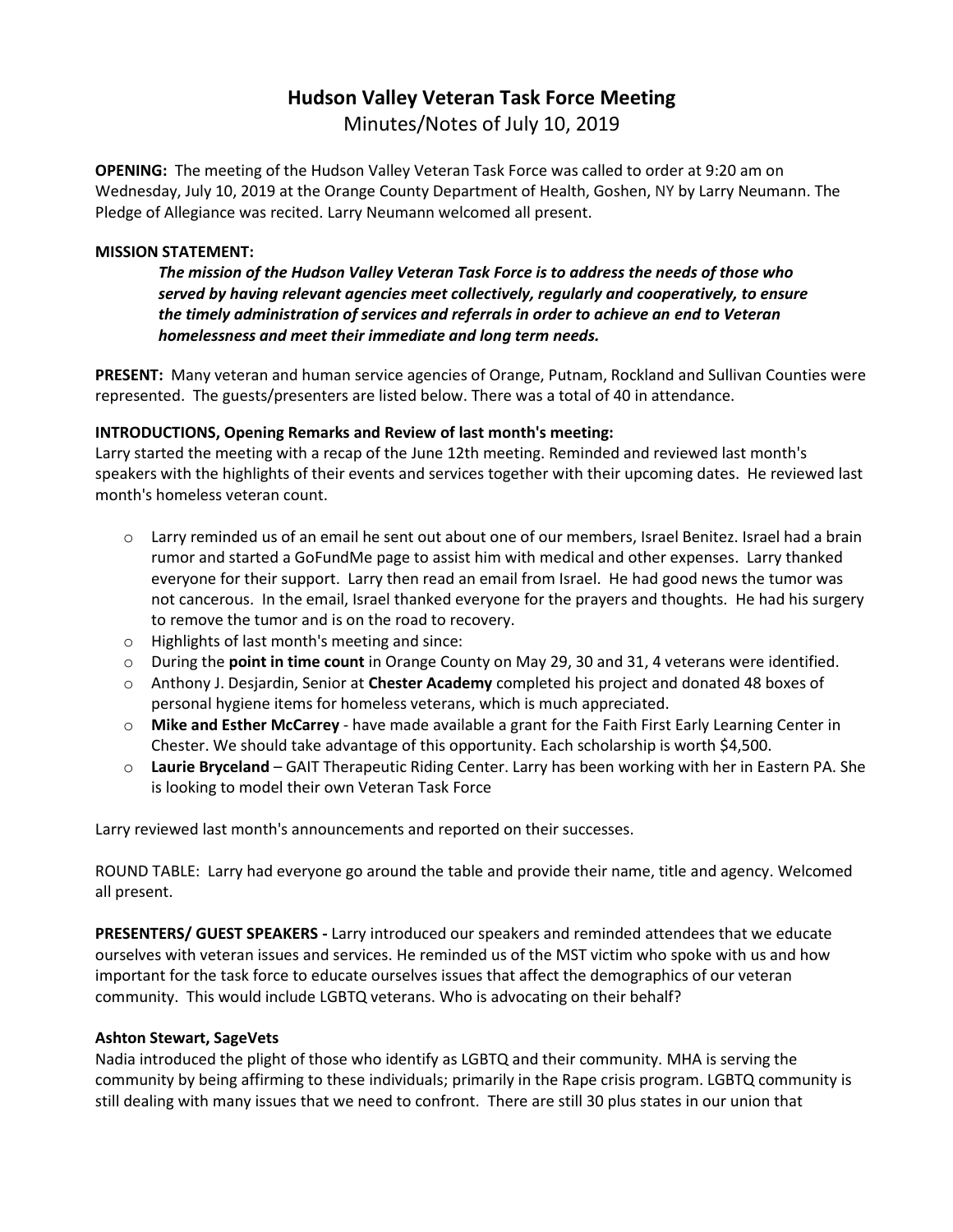discriminate this community. We need to continue to serve the mental health and physical needs of this community.

Presentation - Ashton presented a slide show. All unified in our service of our veterans and there is a lot diversity in our branches. Introduced himself - Navy and moved here at 16 years old from Canada. Had a love of the U.S. He is an ally and identifies as a heterosexual male.

Sex and Gender are complex - Sex, assigned at birth defined by genitals or chromosomes; Gender Identity is internal sense of self as male, female, both, neither; Transgender having a gender identity different from one's sex assigned at birth; Trans...

LGBTQ population - 2010 between 1.6 and 2.4 million; 2030 as many as 7 million.

LGBT older adults are unique? Most live alone and rely on others. There is an intense stigma - alienated by their biological families; homelessness; unemployment; physical assault. This population is very vulnerable, and suicide is very high - 21 %. The rate among minorities is even higher.

A little history - Sage began in 1978. Many programs at their centers. Edie Windsor - lesbian woman wanting to get married and was instrumental in the civil rights and marriage equality.

Stonewall - 1969 - a handful of men did not want to move from a bar and they stood up for their rights.

Their organization has a housing project for older adults/62 or older. Care management of 6 social workers. Programs - case management, caregiving, SAGEvets, SAGEpositive. SAGEvets - legal services, outreach, screening for VA benefits, case management and peer support.

1949 - military anti homosexual policies. 1983 "don't ask, don't tell" was a compromise. End of DADT - 2011 repeal went into effect. Transgender ban began in 2019 with trans person were able to serve 2016 to 2019. Approximately 1,500 transgender service members.

SAGE specifically is for older veterans. *Question?* Who serves the younger Veterans? Younger veterans do come for services and even they are turned away, they get referred to other agencies especially for them.

Some LGBTQ military history -

- Van Steuben openly gay. Hero of revolutionary war. During his time, an officer and young service member were caught being intimate, and very publicly discharged.
- Female service member, Fanny Mae, 8-year battle and won their battle and were awarded back pay.
- Vietnam era service member, Leonard with trans name Simone. Performed drag show at many military clubs.
- Christine Beck, navy seal, bronze star and very outspoken about her transgender service.
- Shane Ortega served 12 years.
- Pride flag creator served in the army.

Naval Investigative Service - had their own witch hunt and put you in a room and had you identified those you had relationships. Ultimately processed you out of the service with a dishonorable discharge.

Shared many stories of other LGBTQ service members. Gays have always been in the military just like everywhere else. There are across ranks, ages, and MOSs.

Comments: Larry shared about the words that stood out to him - acceptance and tolerance. What is acceptable? Tolerance is important. Accepting each other and doing no harm. Nadia - not comfortable with the word tolerance. It is important not to look at it as from the tolerance perspective, but we need to be accepting. The dominant culture is heterosexual. We move in the world with the privilege of being the norm. Phobia - irrational fear. So, move into acceptance mode and remember we are all people.